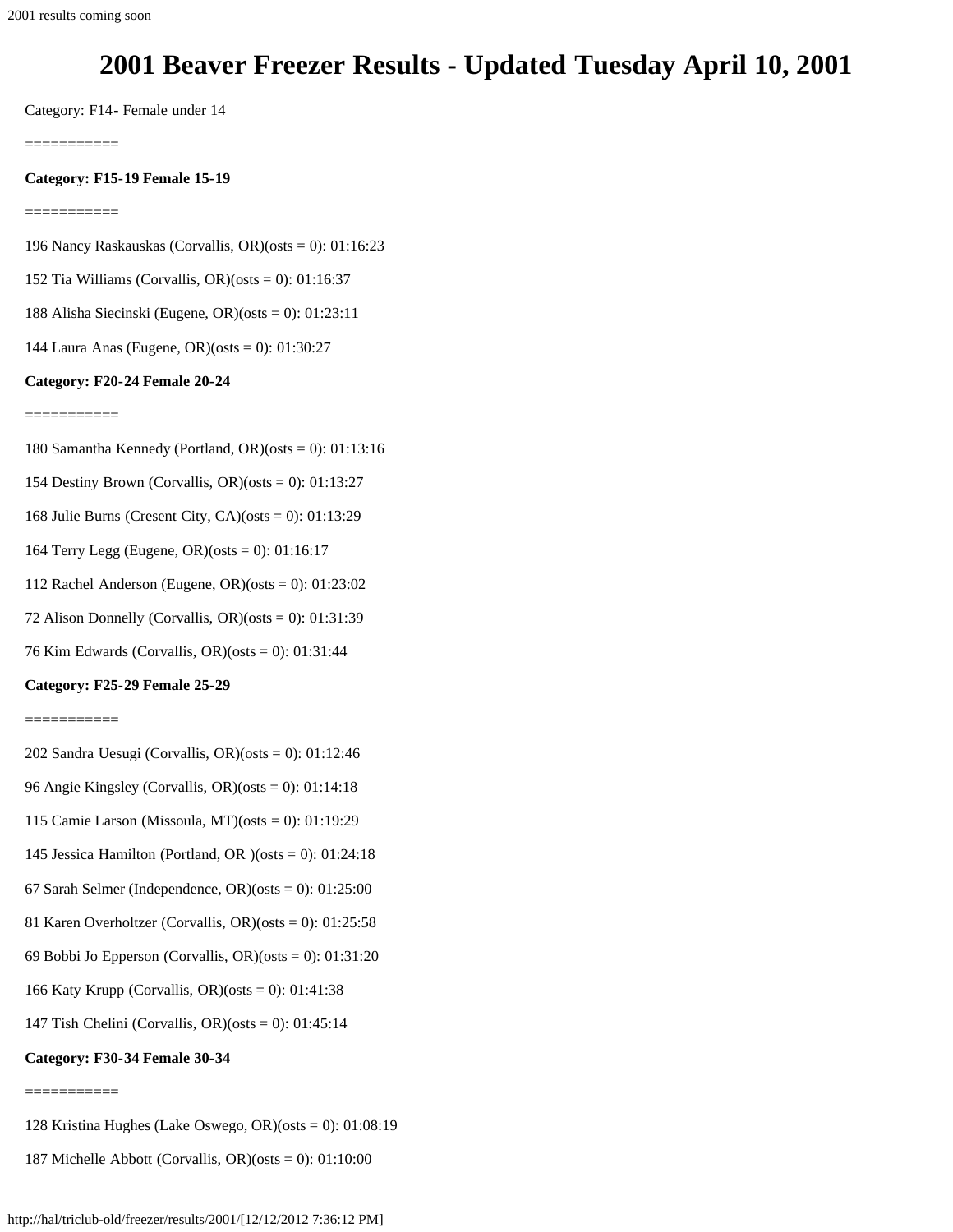- 117 Alison McBroom (Corvallis, OR)( $\text{osts} = 0$ ): 01:19:47
- 43 Andrea Haslem (Hillsboro, OR)(osts = 0): 01:20:48
- 98 Courtney Reid (Portland, OR)(osts = 0): 01:22:36
- 109 Aimee Williams (Monmouth, OR)(osts = 0): 01:29:22
- 39 Andrea Woodland (Portland, OR)(osts = 0): 01:30:28
- 50 Abigail Elder (Salem, OR)(osts = 0): 01:34:21
- 24 Heather Brenda (Stayton, OR)(osts = 0): 01:37:50
- 23 Connie Drake (Issaquah, WA)(osts = 0): 01:42:03

# **Category: F35-39 Female 35-39**

### ===========

- 189 Martina Ralle (Lake Oswego, OR)(osts = 0): 01:08:29
- 127 Pam Bennett (Lebanon, OR)(osts = 0): 01:18:56
- 36 Denise Croucher (Brush Prairie, WA)(osts = 0): 01:21:26
- 66 Nancy Hewett (Salem, OR)(osts = 0): 01:21:47
- 34 Alicia Guzman (Albany, OR)(osts = 0): 01:30:55
- 1 Susan Feuerbach (Portland, OR)(osts = 0): 01:43:59

# **Category: F40-44 Female 40-44**

- ===========
- 178 Jill Schuldt (Portland, OR)(osts = 0): 01:11:07
- 107 Kate Riggs (Albany, OR)(osts = 0): 01:14:59
- 78 Dawn Maxwell (Portland, OR)(osts = 0): 01:19:10
- 121 Anne Flannery (Corvallis, OR)(osts = 0): 01:22:45
- 29 Linda Mount (Portland, OR)(osts = 0): 01:23:45
- 149 Laurie Starha (Sweet Home, OR)(osts = 0): 01:27:46
- 46 Julie Louden (Stayton, OR)(osts = 0): 01:35:06

# **Category: F45-49 Female 45-49**

# ===========

- 153 Gloria Califf (Camas, WA)(osts = 0): 01:11:48
- 179 Gail Kimberling (Otis, OR)(osts = 0): 01:21:02
- 83 Meg Rawlings (Medford, OR)(osts = 0): 01:26:01
- 41 Karen Lewis (Portland, OR)(osts = 0): 01:32:15
- 14 Sherry Therens (Salem, OR)(osts = 0): 01:43:35
- 7 Cathy Curtis (Gresham, OR)(osts = 0): 01:52:48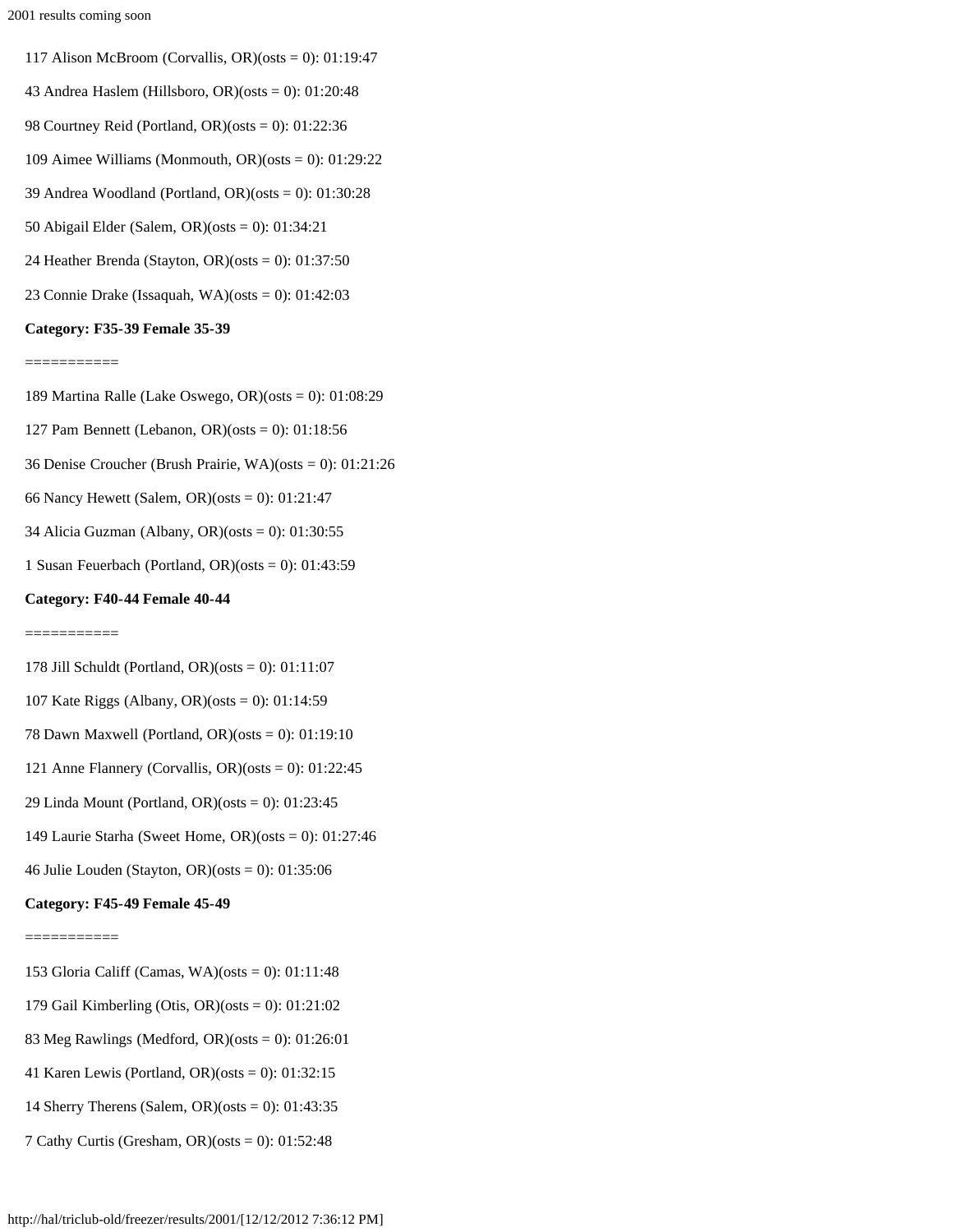```
2001 results coming soon
```
# **Category: F50-59 Female 50-59**

===========

131 Laurie Binder (Portland, OR)(osts = 0): 01:13:37

85 Sally Stafford (Corvallis, OR)(osts = 0): 01:27:46

21 Becky Garrett (Corvallis, OR)(osts = 0): 01:30:10

Category: F60-69 Female 60-69

===========

Category: F70+ Female 70+

===========

Category: M14- Male under 14

===========

### **Category: M15-19 Male 15-19**

#### ===========

100 Cory Hoffbuhr (Corvallis, OR)(osts = 0): 01:12:39

158 Shane Delight (Eugene, OR)(osts = 0): 01:14:18

213 Eric Gonzalez (Eugene, OR)(osts = 0): 01:14:24

94 Daniel Allen (Corvallis, OR )(osts = 0): 01:21:07

68 Brian Wilkenson (Corvallis, OR)(osts = 0): 01:31:45

# **Category: M20-24 Male 20-24**

===========

210 Tom Lyttle (Corvallis, OR)( $\text{osts} = 0$ ): 01:03:47

211 Brad Black (Corvallis, OR)(osts = 0): 01:05:55

136 Kobe Biederman (Eugene, OR)(osts = 0): 01:07:15

- 142 Jay Williams (Eugene, OR)(osts = 0): 01:09:08
- 133 Wayne Fitts (Corvallis, OR)(osts = 0): 01:09:15
- 169 Jeremy McDonald (Salem, OR)(osts = 0): 01:09:51
- 134 Wade Hilderbrand (Corvallis, OR )(osts = 0): 01:10:29
- 124 Eric Marshall (Eugene, OR)(osts = 0): 01:13:34
- 4 Isaac Liberty (Corvallis, OR)(osts = 0): 01:25:01
- 157 Colby Tonn (Corvallis, OR)(osts = 0): 01:38:58

# **Category: M25-29 Male 25-29**

===========

209 Chris Scheller (Beaverton, OR)( $\text{osts} = 0$ ): 00:58:55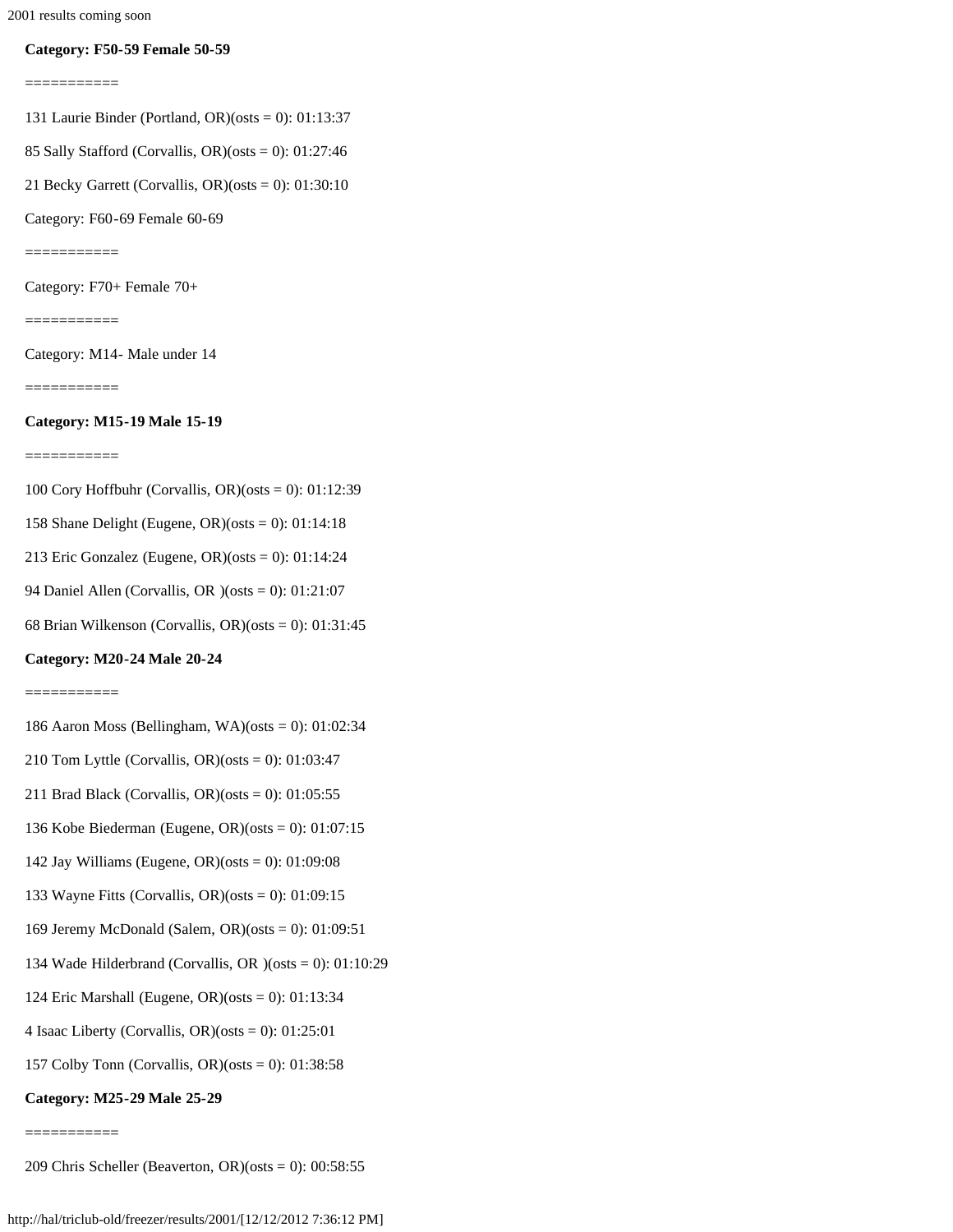- 222 Ignacio Rodriguez (Eugene, OR)(osts = 0): 00:58:59
- 197 Jared Wilson (Hillsboro, OR)(osts = 0): 01:00:17
- 201 Rob Williams (Corvallis, OR)(osts = 0): 01:03:13
- 215 Jesse Raskauskas (Corvallis, OR)(osts = 0): 01:08:36
- 199 Nathan Templeman (Canby, OR)(osts = 0): 01:14:13
- 185 Kenneth Rogowski (Corvallis, OR)(osts = 0): 01:15:22
- 20 Lee Shehorn (Albany, OR)(osts = 0): 01:19:29
- 38 Brian Haley (Corvallis, OR)(osts = 0): 01:20:10
- 17 Roger Lewis (Corvallis, OR)( $\text{osts} = 0$ ): 01:25:15
- 77 Greg Hill (Keizer, OR)(osts = 0): 01:45:47
- 70 Jon Thenhaus (Terrace, OR)( $\text{osts} = 0$ ): 01:48:34
- 45 Shaun Mortensen (Philomath, OR)( $\text{osts} = 0$ ): 01:56:50

#### **Category: M30-34 Male 30-34**

#### ===========

- 206 William Fleck (Corvallis,  $OR$ )(osts = 0): 00:57:38
- 221 Steffen Brocks (Portland, OR)(osts = 0): 00:59:24
- 195 Mark Lavery (Corvallis, OR)(osts = 0): 01:02:38
- 162 Bud Magera (Portland, OR)(osts = 0): 01:05:33
- 156 Dave Robinson (Corvallis, OR)(osts = 0): 01:09:52
- 126 Damon Schaeffer (Beaverton, OR)(osts = 0): 01:09:58
- 182 Aleksey Synkov (Beaverton, OR)(osts = 0): 01:10:15
- 118 Timothy Beard (Bend, OR)(osts = 0): 01:11:58
- 119 Jim Bracken (Corvallis, OR)(osts = 0): 01:14:34
- 135 Joe Young (Issaquah, WA)(osts = 0): 01:15:33
- 106 Dan Barrett (Eugene, OR)(osts = 0): 01:16:04
- 73 Doug Haslem (Hillsboro, OR)(osts = 0): 01:19:48
- 113 Chad Goffin (Keizer, OR)(osts = 0): 01:21:18

#### **Category: M35-39 Male 35-39**

#### ===========

- 92 Christopher Babler (Portland, OR)(osts = 0): 01:00:56
- 214 Frank Mitchem (Longview, WA)( $osts = 0$ ):  $01:01:21$
- 170 Robert Loper (Albany, OR)(osts = 0): 01:06:03
- 130 Jamie Larson (Missoula, MT)(osts = 0): 01:08:12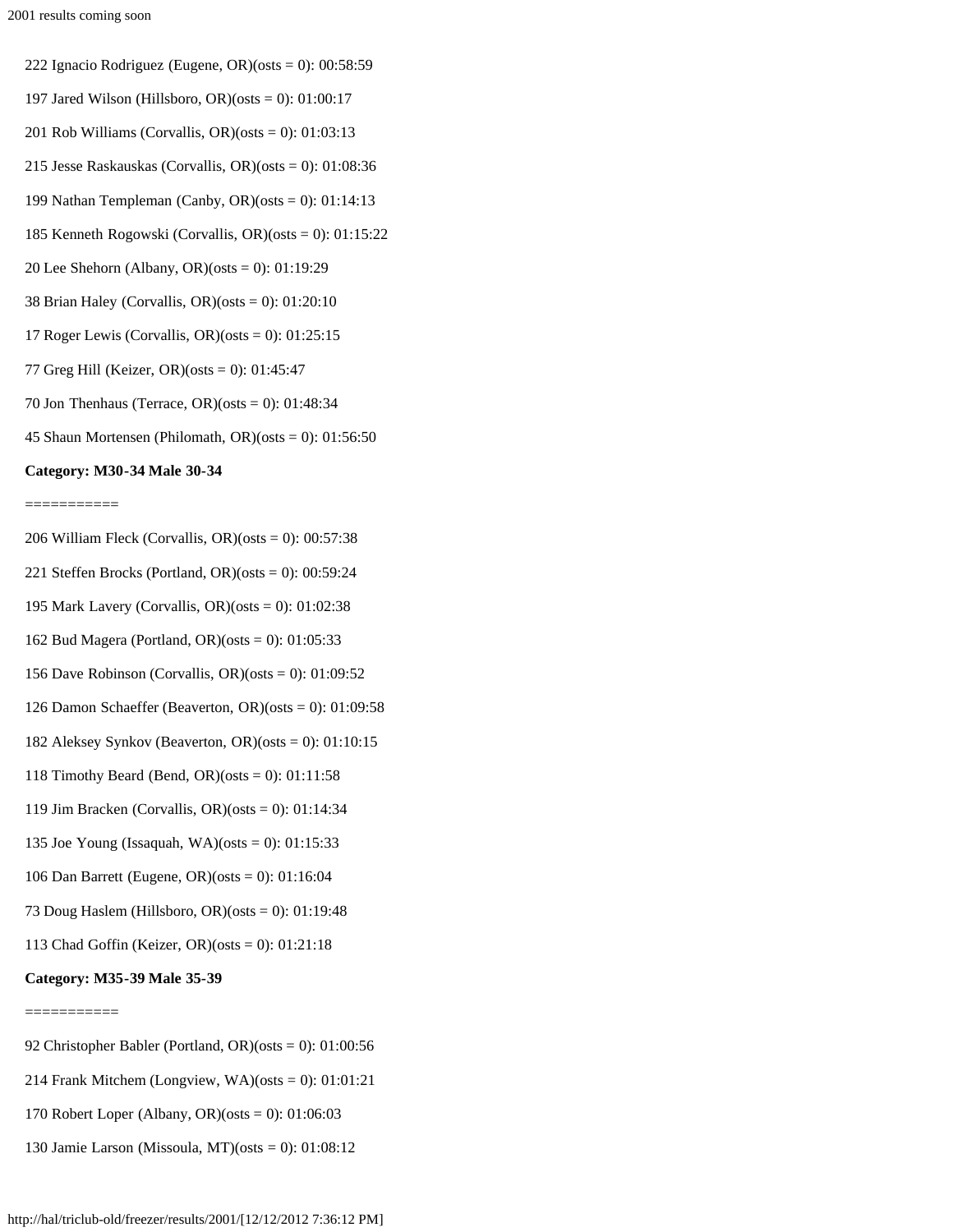- 161 Stuart Johnson (Portland, OR)(osts = 0): 01:09:14
- 51 Brian Martin (Corvallis, OR)(osts = 0): 01:10:58
- 194 Jerry McIntire (Canby, OR)(osts = 0): 01:10:58
- 155 Greg O'Shea (Portland, OR)(osts = 0): 01:11:26
- 151 Jeff Bemrose (Dallas, OR)(osts = 0): 01:16:39
- 205 Scott Starha (Sweet Home, OR)(osts = 0): 01:20:00

# **Category: M40-44 Male 40-44**

#### ===========

- 203 Greg Downing (Corvallis, OR)(osts = 0): 00:59:13
- 208 Jeff Storie (Lebanon, OR)(osts = 0): 01:01:54
- 171 Shawn Burke (Brookings, OR)(osts = 0): 01:02:46
- 165 Richard Earle (Salem, OR)(osts = 0): 01:03:33
- 146 Robert Larson (Longview, WA)(osts = 0): 01:05:56
- 150 David Bateham (Philomath, OR)(osts = 0): 01:07:49
- 167 Joe Ruwitch (Canby, OR)(osts = 0): 01:07:49
- 31 Jim Gallagher (Corvallis, OR)(osts = 0): 01:09:22
- 61 John Morris (Corvallis, OR)( $\text{osts} = 0$ ): 01:15:08
- 90 Kevin Marley (Corvallis, OR)(osts = 0): 01:18:38
- 114 David O'Kain (Corvallis, OR)(osts = 0): 01:19:26
- 30 Jerry Entrikin (Corvallis, OR)(osts = 0): 01:19:31
- 181 David Loeffler (Corvallis, OR)(osts = 0): 01:20:04
- 105 Rusty Van Rossmann (Corvallis, OR)(osts = 0): 01:20:05

# **Category: M45-49 Male 45-49**

===========

129 Jim Morgan (Longview, WA)(osts = 0): 01:10:24

- 198 Tim Corbett (Corvallis, OR)(osts = 0): 01:11:41
- 122 Dave Chapman (Springfield, OR)(osts = 0): 01:12:16

# **Category: M50-59 Male 50-59**

- ===========
- 177 Alan Lyons (Portland, OR)(osts = 0): 01:10:04
- 184 Kirk Rose (Albany, OR)(osts = 0): 01:12:13
- 42 Jay Goldstein (Portland, OR)(osts = 0): 01:28:27
- 57 Doug Cross (Salem, OR)(osts = 0): 01:48:31
- 89 Carlos Wickliff (Corvallis, OR)(osts = 0): 02:02:25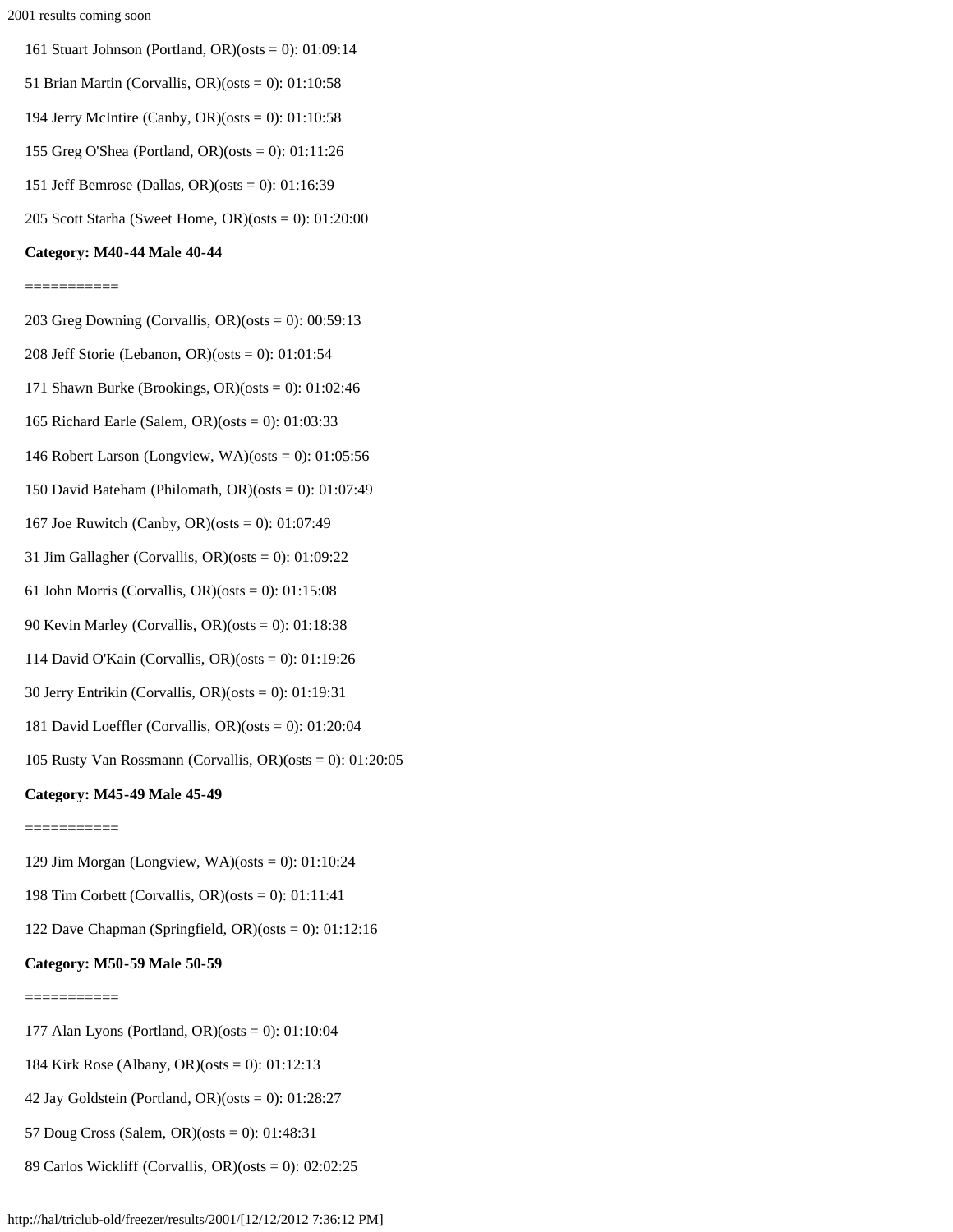Category: M60-69 Male 60-69

===========

# **Category: M70+ Male 70+**

===========

97 Lewis Hollander (Bend, OR)(osts = 0): 01:22:20

#### **Category: MBF Female Mt. Bike**

===========

- 44 Erika Olsen (Spokane, WA)(osts = 0): 01:09:53 148 Zuzana Vejlupkova (Corvallis, OR )(osts = 0): 01:15:26 18 Sherril Mortensen (Philomath, OR)(osts = 0): 01:18:33 120 Laura Culberson (Portland, OR)(osts = 0): 01:20:29 99 Angie Wright (Corvallis, OR)(osts = 0): 01:21:53 65 Cindy Flugum (Salem, OR)(osts = 0): 01:23:01 137 Ashley Walker (Corvallis, OR)(osts = 0): 01:26:44 52 Stephanie Krohn (Eugene, OR)(osts = 0): 01:27:59 139 Lisa Welle (Canby, OR)(osts = 0): 01:27:59 56 Christy Pruitt (Canby, OR)(osts = 0): 01:31:41 88 Wendy Starker (Corvallis, OR)(osts = 0): 01:31:45 216 Ashley Moffat (Camas, WA)(osts = 0): 01:34:59 8 Megan Field (Corvallis, OR)(osts = 0): 01:35:50 79 Felicity Shaw (Corvallis, OR)( $\text{osts} = 0$ ): 01:36:24 5 Lindsay Parker (Corvallis, OR)(osts = 0): 01:37:55 86 Kelly Black (Corvallis, OR)(osts = 0): 01:38:04 26 Lesley Blair (Corvallis, OR)(osts = 0): 01:48:46 13 Jeanine Stier (Corvallis, OR )(osts = 0): 01:50:11 11 Bridgette Stoffey (Corvallis, OR )(osts = 0): 01:50:13 19 Stacy Lizzo (Vancouver, WA)(osts = 0): 01:50:35 22 Rozalyn Patterson (Corvallis, OR)(osts = 0): 01:51:30 54 Barb Byrne (Corvallis, OR)(osts = 0): 01:55:07 49 Danielle Pattison (Corvallis, OR)(osts = 0): 02:05:26 **Category: MBM Male Mt. Bike**
- ===========

193 John Powell (Corvallis, OR)(osts = 0): 01:09:31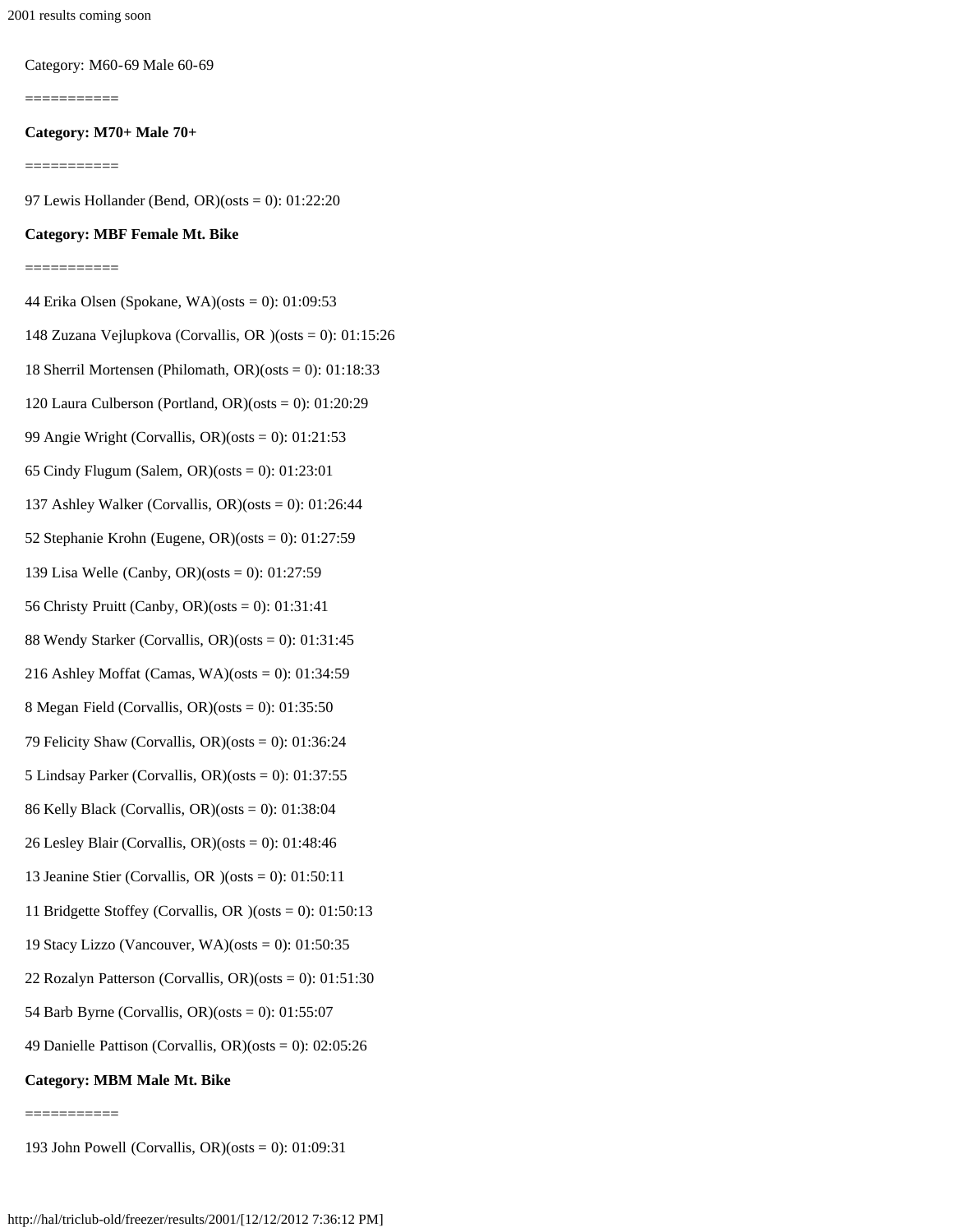- 172 Eric Holm (Salem, OR)(osts = 0): 01:12:55 218 Devin Hawkins (Philomath, OR)( $\text{osts} = 0$ ): 01:13:31 116 Brian Gruenemay (Corvallis, OR)( $\text{osts} = 0$ ): 01:13:38 28 Nicolas Romero (Corvallis, OR)( $\text{osts} = 0$ ): 01:13:57 80 Brian Hagerty (Eugene, OR)(osts = 0): 01:15:51 91 Lewis Hollander III (Bend, OR)(osts = 0): 01:18:18 40 Sam Holmes (Corvallis, OR)(osts = 0): 01:19:07 75 Jake Adams (Corvallis, OR)(osts = 0): 01:20:01 104 Mathhew Perigny (Corvallis, OR)(osts = 0): 01:20:06 6 Paul Stewart (Lake Oswego, OR)( $\text{osts} = 0$ ): 01:21:52 101 Nate Soboleff (Corvallis, OR)(osts = 0): 01:21:56 33 Chris Farley (Corvallis, OR)(osts = 0): 01:23:24 84 Rob Curl (Corvallis, OR)(osts = 0): 01:24:05 25 Jun Kinoshita (Corvallis, OR)(osts = 0): 01:24:16 111 Joe McLoughlin (Corvallis, OR)(osts = 0): 01:24:22 37 Joshua Elliott (Corvallis, OR)( $\text{osts} = 0$ ): 01:25:54 62 James Dean (Portland, OR)(osts = 0): 01:27:32 60 Matt Blevins (Portland, OR)( $\text{osts} = 0$ ): 01:28:03 10 MacKenzie Thames (Corvallis, OR)(osts = 0): 01:31:46 53 Mark Lichtenstein (Corvallis, OR)(osts = 0): 01:32:39 9 Kristian Mickelson (Corvallis, OR)(osts = 0): 01:33:26 58 Michael Montemayor (Corvallis, OR)(osts = 0): 01:34:19 47 Ryan Ulrich (Corvallis, OR)( $\text{osts} = 0$ ): 01:35:31 3 Brian Osborne (Corvallis, OR)(osts = 0): 01:35:58 125 Mary Larson (Eugene, OR)(osts = 0): 01:38:33
- 35 Patrick Peters (Corvallis, OR)( $\text{osts} = 0$ ): 01:45:33
- 27 Erik Curtis (Corvallis, OR)(osts = 0): 01:49:36
- 16 Robert Miller (Corvallis, OR)(osts = 0): 01:50:03
- Category: FR-45- Female Relay 45-
- ===========

#### **Category: FR-90- Female Relay 90-**

- ===========
- 217 The Dolphins (Corvallis, OR) ( $\text{osts} = 0$ ): 01:14:28
- 123 3 Tortoises (Eugene, OR)(osts = 0): 01:20:09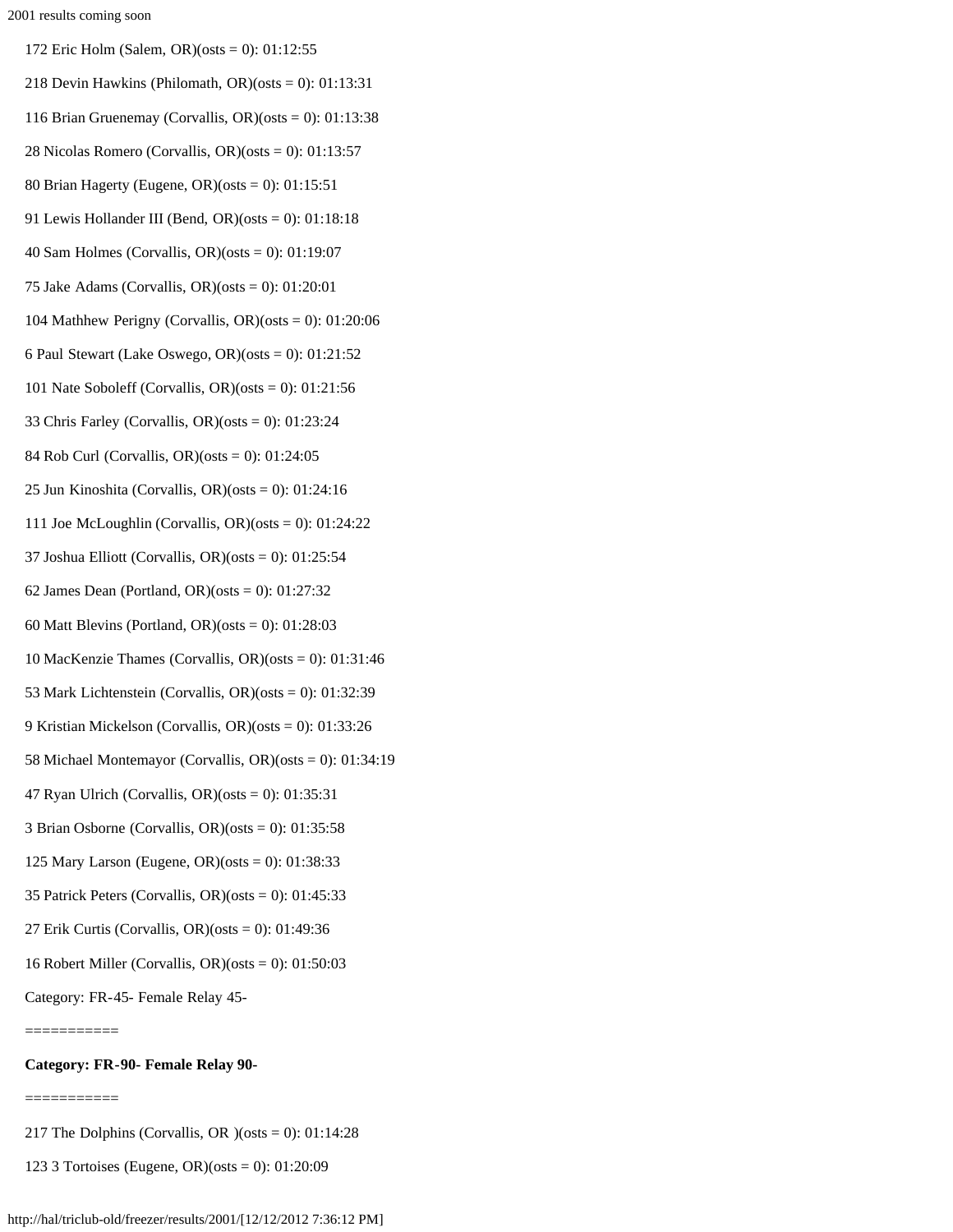103 The Golden Girls (Corvallis,  $OR$ )(osts = 0): 01:29:38

48 Team Last Minute (Corvallis,  $OR$ )( $osts = 0$ ): 01:50:21

# **Category: FR-90+ Female Relay 90+**

===========

102 Two Tough Teachers (Silverton, OR)(osts = 0): 01:25:30

# **Category: MR-45- Male Relay 45-**

===========

212 TLC (Corvallis, OR )(osts = 0): 01:01:10

# **Category: MR-90- Male Relay 90-**

===========

183 Blazing B-D's (Corvallis, OR)(osts = 0): 01:13:43

# **Category: MR-90+ Male Relay 90+**

===========

200 Filthy Dogs (Philomath, OR)(osts = 0): 01:06:45

74 Burke's Boys (Mt. Angel, OR)(osts = 0): 01:12:37

# **Category: CR-45- Coed Relay 45-**

===========

132 Kids with an Attitude (Corvallis, OR)(osts = 0): 01:13:18

223 Alder Creek Swimmers (Corvallis, OR)(osts = 0): 01:18:41

Category: CR-90- Coed Relay 90-

===========

108 Team Rasor (Corvallis, OR)(osts = 0): 01:13:50

12 Walter & the Hoo Hees (Corvallis, OR)(osts = 0):  $01:21:35$ 

# **Category: CR-90+ Coed Relay 90+**

===========

163 Van Der Griz (Brookings, OR)(osts = 0): 00:55:47

173 Costa (Jefferson, OR)(osts = 0): 01:02:26

174 Tri-N-4-Gold (Vancouver, WA)(osts = 0): 01:09:29

- 71 Team Jeske (Eugene, OR)(osts = 0): 01:17:39
- 140 Always Behind (Tigard, OR)(osts = 0): 01:34:51

**Category: female**

===========

128 Kristina Hughes (Lake Oswego, OR): 01:08:19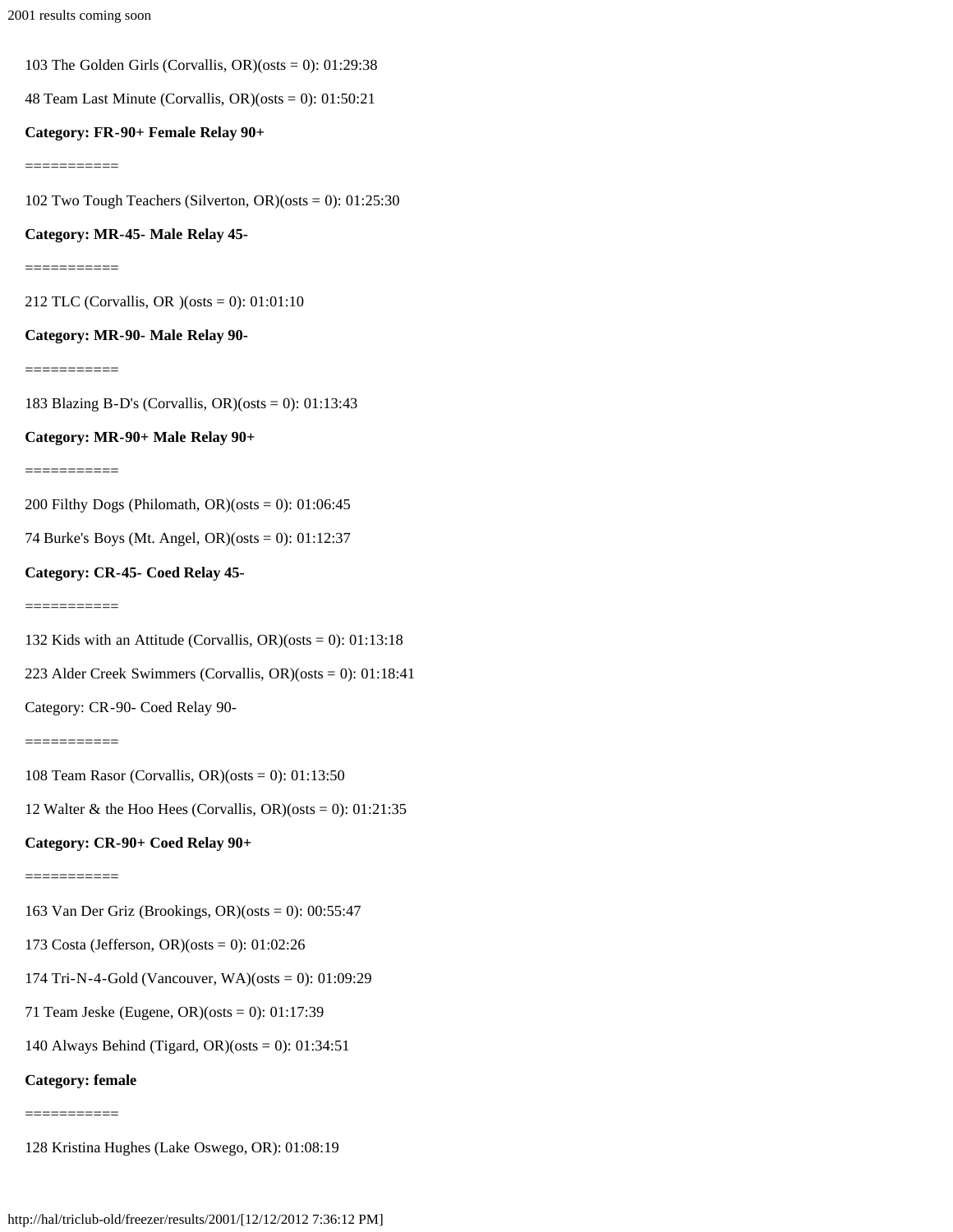- 189 Martina Ralle (Lake Oswego, OR): 01:08:29
- 44 Erika Olsen (Spokane, WA): 01:09:53
- 187 Michelle Abbott (Corvallis, OR): 01:10:00
- 178 Jill Schuldt (Portland, OR): 01:11:07
- 153 Gloria Califf (Camas, WA): 01:11:48
- 202 Sandra Uesugi (Corvallis, OR): 01:12:46
- 180 Samantha Kennedy (Portland, OR): 01:13:16
- 154 Destiny Brown (Corvallis, OR): 01:13:27
- 168 Julie Burns (Cresent City, CA): 01:13:29
- 131 Laurie Binder (Portland, OR): 01:13:37
- 96 Angie Kingsley (Corvallis, OR): 01:14:18
- 107 Kate Riggs (Albany, OR): 01:14:59
- 148 Zuzana Vejlupkova (Corvallis, OR ): 01:15:26
- 164 Terry Legg (Eugene, OR): 01:16:17
- 196 Nancy Raskauskas (Corvallis, OR): 01:16:23
- 152 Tia Williams (Corvallis, OR): 01:16:37
- 18 Sherril Mortensen (Philomath, OR): 01:18:33
- 127 Pam Bennett (Lebanon, OR): 01:18:56
- 78 Dawn Maxwell (Portland, OR): 01:19:10
- 115 Camie Larson (Missoula, MT): 01:19:29
- 117 Alison McBroom (Corvallis, OR): 01:19:47
- 120 Laura Culberson (Portland, OR): 01:20:29
- 43 Andrea Haslem (Hillsboro, OR): 01:20:48
- 179 Gail Kimberling (Otis, OR): 01:21:02
- 36 Denise Croucher (Brush Prairie, WA): 01:21:26
- 66 Nancy Hewett (Salem, OR): 01:21:47
- 99 Angie Wright (Corvallis, OR): 01:21:53
- 98 Courtney Reid (Portland, OR): 01:22:36
- 121 Anne Flannery (Corvallis, OR): 01:22:45
- 65 Cindy Flugum (Salem, OR): 01:23:01
- 112 Rachel Anderson (Eugene, OR): 01:23:02
- 188 Alisha Siecinski (Eugene, OR): 01:23:11
- 29 Linda Mount (Portland, OR): 01:23:45
- 145 Jessica Hamilton (Portland, OR ): 01:24:18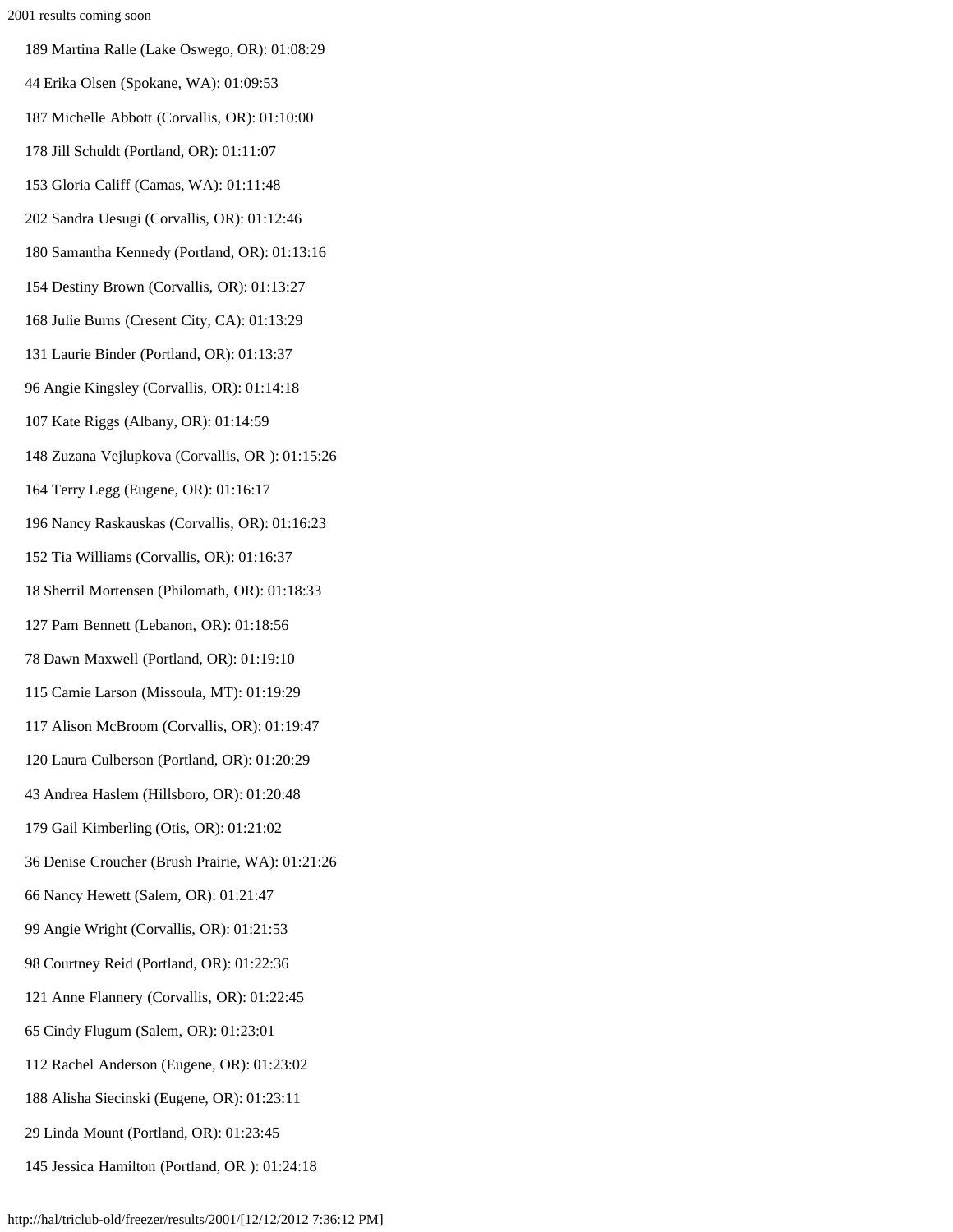- 67 Sarah Selmer (Independence, OR): 01:25:00
- 81 Karen Overholtzer (Corvallis, OR): 01:25:58
- 83 Meg Rawlings (Medford, OR): 01:26:01
- 137 Ashley Walker (Corvallis, OR): 01:26:44
- 85 Sally Stafford (Corvallis, OR): 01:27:46
- 149 Laurie Starha (Sweet Home, OR): 01:27:46
- 52 Stephanie Krohn (Eugene, OR): 01:27:59
- 139 Lisa Welle (Canby, OR): 01:27:59
- 109 Aimee Williams (Monmouth, OR): 01:29:22
- 21 Becky Garrett (Corvallis, OR): 01:30:10
- 144 Laura Anas (Eugene, OR): 01:30:27
- 39 Andrea Woodland (Portland, OR): 01:30:28
- 34 Alicia Guzman (Albany, OR): 01:30:55
- 69 Bobbi Jo Epperson (Corvallis, OR): 01:31:20
- 72 Alison Donnelly (Corvallis, OR): 01:31:39
- 56 Christy Pruitt (Canby, OR): 01:31:41
- 76 Kim Edwards (Corvallis, OR): 01:31:44
- 88 Wendy Starker (Corvallis, OR): 01:31:45
- 41 Karen Lewis (Portland, OR): 01:32:15
- 50 Abigail Elder (Salem, OR): 01:34:21
- 216 Ashley Moffat (Camas, WA): 01:34:59
- 46 Julie Louden (Stayton, OR): 01:35:06
- 8 Megan Field (Corvallis, OR): 01:35:50
- 79 Felicity Shaw (Corvallis, OR): 01:36:24
- 24 Heather Brenda (Stayton, OR): 01:37:50
- 5 Lindsay Parker (Corvallis, OR): 01:37:55
- 86 Kelly Black (Corvallis, OR): 01:38:04
- 166 Katy Krupp (Corvallis, OR): 01:41:38
- 23 Connie Drake (Issaquah, WA): 01:42:03
- 14 Sherry Therens (Salem, OR): 01:43:35
- 1 Susan Feuerbach (Portland, OR): 01:43:59
- 147 Tish Chelini (Corvallis, OR): 01:45:14
- 26 Lesley Blair (Corvallis, OR): 01:48:46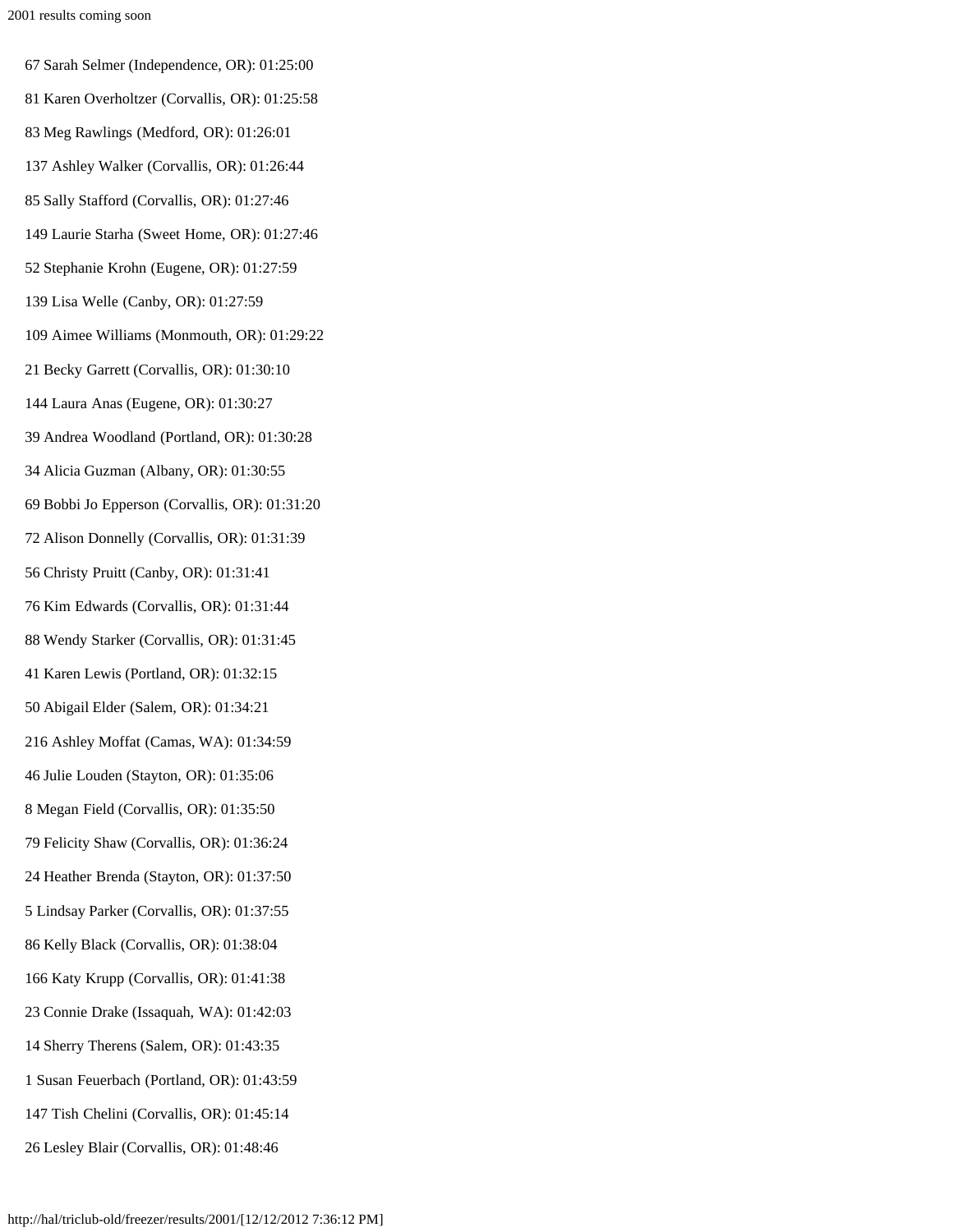- 13 Jeanine Stier (Corvallis, OR ): 01:50:11
- 11 Bridgette Stoffey (Corvallis, OR ): 01:50:13
- 19 Stacy Lizzo (Vancouver, WA): 01:50:35
- 22 Rozalyn Patterson (Corvallis, OR): 01:51:30
- 7 Cathy Curtis (Gresham, OR): 01:52:48
- 54 Barb Byrne (Corvallis, OR): 01:55:07
- 49 Danielle Pattison (Corvallis, OR): 02:05:26

#### **Category: male**

===========

206 William Fleck (Corvallis, OR): 00:57:38

- 209 Chris Scheller (Beaverton, OR): 00:58:55
- 222 Ignacio Rodriguez (Eugene, OR): 00:58:59
- 203 Greg Downing (Corvallis, OR): 00:59:13
- 221 Steffen Brocks (Portland, OR): 00:59:24
- 197 Jared Wilson (Hillsboro, OR): 01:00:17
- 92 Christopher Babler (Portland, OR): 01:00:56
- 214 Frank Mitchem (Longview, WA): 01:01:21
- 208 Jeff Storie (Lebanon, OR): 01:01:54
- 186 Aaron Moss (Bellingham, WA): 01:02:34
- 195 Mark Lavery (Corvallis, OR): 01:02:38
- 171 Shawn Burke (Brookings, OR): 01:02:46
- 201 Rob Williams (Corvallis, OR): 01:03:13
- 165 Richard Earle (Salem, OR): 01:03:33
- 210 Tom Lyttle (Corvallis, OR): 01:03:47
- 162 Bud Magera (Portland, OR): 01:05:33
- 211 Brad Black (Corvallis, OR): 01:05:55
- 146 Robert Larson (Longview, WA): 01:05:56
- 170 Robert Loper (Albany, OR): 01:06:03
- 136 Kobe Biederman (Eugene, OR): 01:07:15
- 150 David Bateham (Philomath, OR): 01:07:49
- 167 Joe Ruwitch (Canby, OR): 01:07:49
- 130 Jamie Larson (Missoula, MT): 01:08:12
- 215 Jesse Raskauskas (Corvallis, OR): 01:08:36
- 142 Jay Williams (Eugene, OR): 01:09:08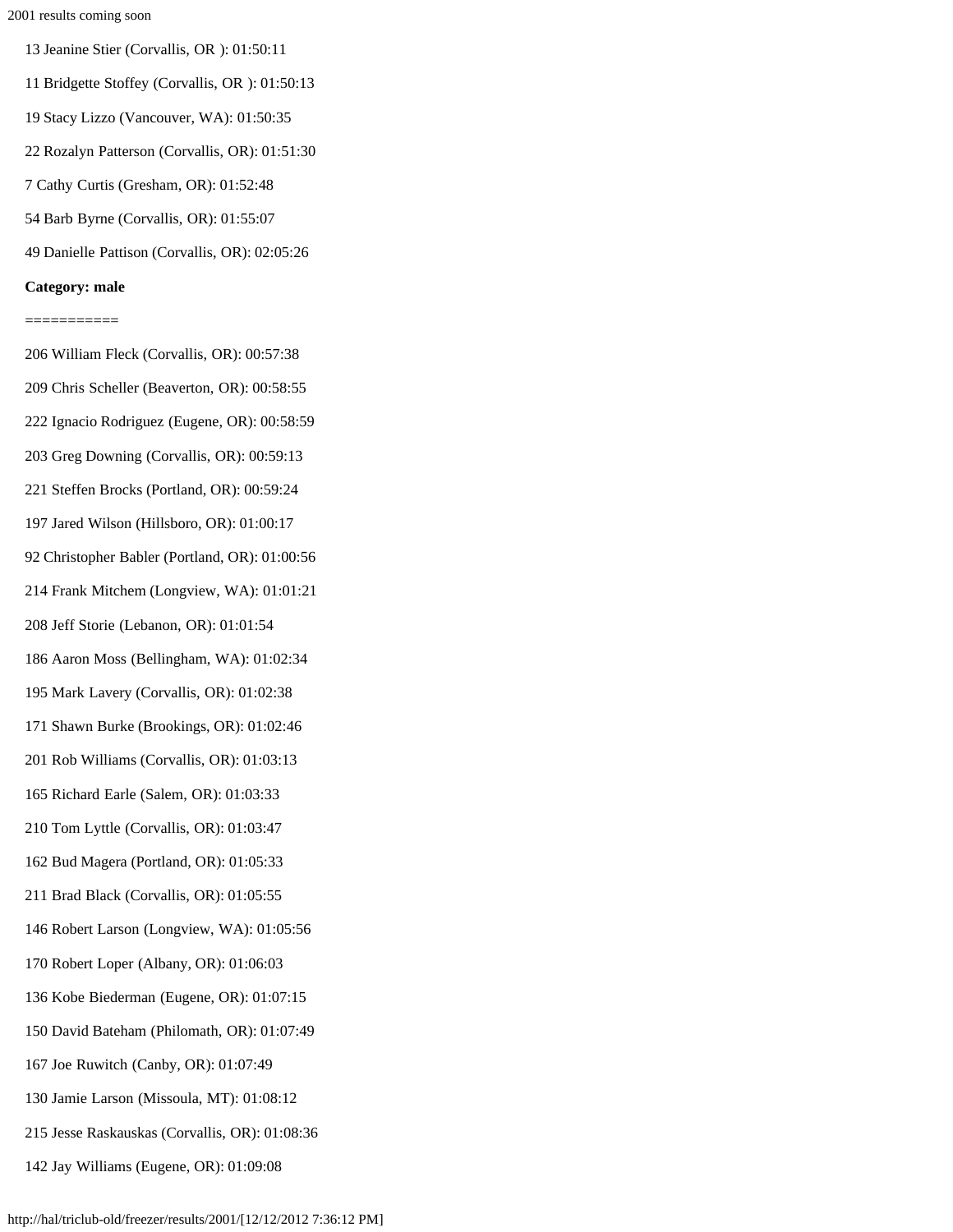- 161 Stuart Johnson (Portland, OR): 01:09:14
- 133 Wayne Fitts (Corvallis, OR): 01:09:15
- 31 Jim Gallagher (Corvallis, OR): 01:09:22
- 193 John Powell (Corvallis, OR): 01:09:31
- 169 Jeremy McDonald (Salem, OR): 01:09:51
- 156 Dave Robinson (Corvallis, OR): 01:09:52
- 126 Damon Schaeffer (Beaverton, OR): 01:09:58
- 177 Alan Lyons (Portland, OR): 01:10:04
- 182 Aleksey Synkov (Beaverton, OR): 01:10:15
- 129 Jim Morgan (Longview, WA): 01:10:24
- 134 Wade Hilderbrand (Corvallis, OR ): 01:10:29
- 51 Brian Martin (Corvallis, OR): 01:10:58
- 194 Jerry McIntire (Canby, OR): 01:10:58
- 155 Greg O'Shea (Portland, OR): 01:11:26
- 198 Tim Corbett (Corvallis, OR): 01:11:41
- 118 Timothy Beard (Bend, OR): 01:11:58
- 184 Kirk Rose (Albany, OR): 01:12:13
- 122 Dave Chapman (Springfield, OR): 01:12:16
- 100 Cory Hoffbuhr (Corvallis, OR): 01:12:39
- 172 Eric Holm (Salem, OR): 01:12:55
- 218 Devin Hawkins (Philomath, OR): 01:13:31
- 124 Eric Marshall (Eugene, OR): 01:13:34
- 116 Brian Gruenemay (Corvallis, OR): 01:13:38
- 28 Nicolas Romero (Corvallis, OR): 01:13:57
- 199 Nathan Templeman (Canby, OR): 01:14:13
- 158 Shane Delight (Eugene, OR): 01:14:18
- 213 Eric Gonzalez (Eugene, OR): 01:14:24
- 119 Jim Bracken (Corvallis, OR): 01:14:34
- 61 John Morris (Corvallis, OR): 01:15:08
- 185 Kenneth Rogowski (Corvallis, OR): 01:15:22
- 135 Joe Young (Issaquah, WA): 01:15:33
- 95 Roger Nyquist (Albany, OR): 01:15:48
- 80 Brian Hagerty (Eugene, OR): 01:15:51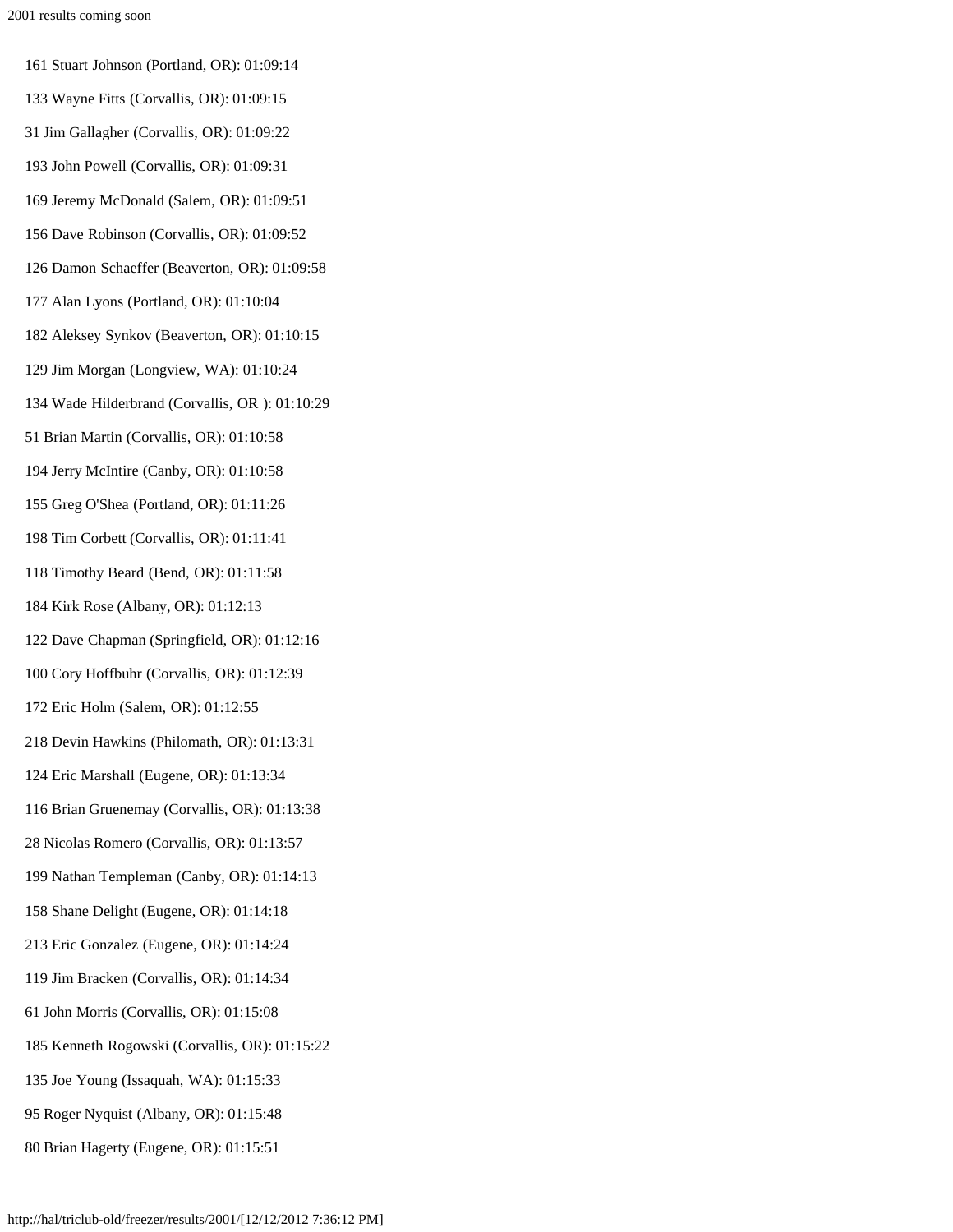- 106 Dan Barrett (Eugene, OR): 01:16:04 151 Jeff Bemrose (Dallas, OR): 01:16:39 91 Lewis Hollander III (Bend, OR): 01:18:18 90 Kevin Marley (Corvallis, OR): 01:18:38 40 Sam Holmes (Corvallis, OR): 01:19:07 114 David O'Kain (Corvallis, OR): 01:19:26 20 Lee Shehorn (Albany, OR): 01:19:29 30 Jerry Entrikin (Corvallis, OR): 01:19:31 73 Doug Haslem (Hillsboro, OR): 01:19:48 205 Scott Starha (Sweet Home, OR): 01:20:00 75 Jake Adams (Corvallis, OR): 01:20:01 181 David Loeffler (Corvallis, OR): 01:20:04 105 Rusty Van Rossmann (Corvallis, OR): 01:20:05 104 Mathhew Perigny (Corvallis, OR): 01:20:06 38 Brian Haley (Corvallis, OR): 01:20:10 94 Daniel Allen (Corvallis, OR ): 01:21:07 113 Chad Goffin (Keizer, OR): 01:21:18 6 Paul Stewart (Lake Oswego, OR): 01:21:52 101 Nate Soboleff (Corvallis, OR): 01:21:56 97 Lewis Hollander (Bend, OR): 01:22:20 33 Chris Farley (Corvallis, OR): 01:23:24 84 Rob Curl (Corvallis, OR): 01:24:05 25 Jun Kinoshita (Corvallis, OR): 01:24:16 111 Joe McLoughlin (Corvallis, OR): 01:24:22 4 Isaac Liberty (Corvallis, OR): 01:25:01 17 Roger Lewis (Corvallis, OR): 01:25:15 37 Joshua Elliott (Corvallis, OR): 01:25:54 62 James Dean (Portland, OR): 01:27:32 60 Matt Blevins (Portland, OR): 01:28:03 42 Jay Goldstein (Portland, OR): 01:28:27 68 Brian Wilkenson (Corvallis, OR): 01:31:45 10 MacKenzie Thames (Corvallis, OR): 01:31:46
- 53 Mark Lichtenstein (Corvallis, OR): 01:32:39
- 9 Kristian Mickelson (Corvallis, OR): 01:33:26